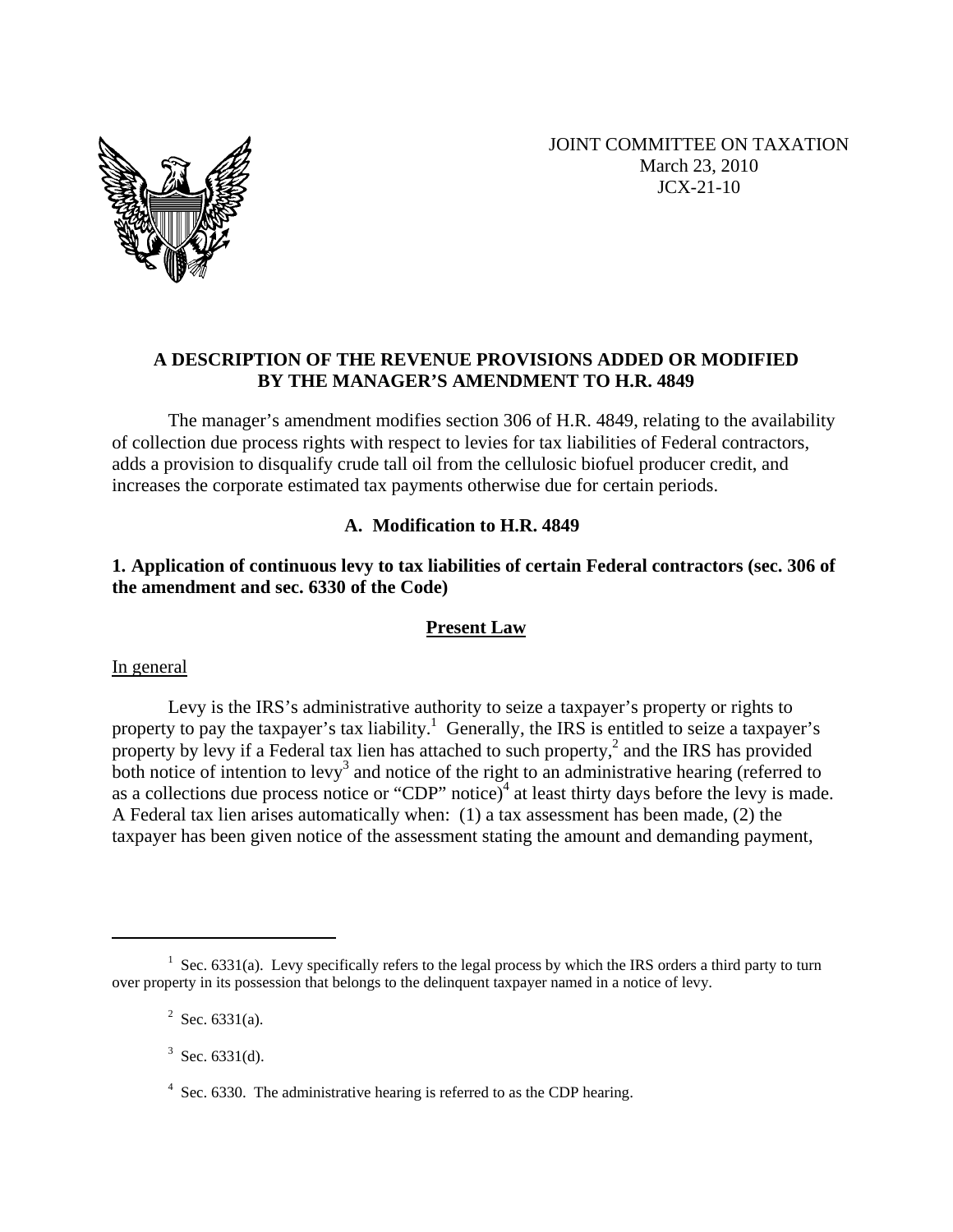and (3) the taxpayer has failed to pay the amount assessed within 10 days after the notice and  $d$ emand.<sup>5</sup>

The 30-day pre-levy notice requirements, the taxpayer's rights before, during, and following the CDP hearing, and the Federal payment levy program are discussed below.

#### Pre-levy notice requirements

The notice of intent to levy and the CDP notice must include a brief statement describing the following: (1) the statutory provisions and procedures for levy, (2) the administrative appeals available to the taxpayer, (3) the alternatives available to avoid levy, and (4) the provisions and procedures regarding redemption of levied property.<sup>6</sup> In addition, the CDP notice must include the following: (1) the amount of the unpaid tax, and (2) the right to request a hearing during the 30-day period before the IRS serves the levy.

Upon receipt of this information, the taxpayer may stay the levy action by requesting in writing a hearing before the IRS Appeals Office.<sup>7</sup> Otherwise, the IRS will levy after expiration of 30 days from the notice.

The notice of intent to levy is not required if the Secretary finds that collection would be jeopardized by delay. The standard for determining whether jeopardy exists is similar to the standard applicable in permitting assessment of tax without following the normal deficiency procedures.<sup>8</sup>

The CDP notice (and pre-levy CDP hearing) is not required if the Secretary finds that collection would be jeopardized by delay or the Secretary has served a levy on a State to collect a Federal tax liability from a state tax refund. In addition, a levy issued to collect Federal employment taxes is excepted from the CDP notice and the pre-levy CDP hearing requirement if the taxpayer subject to the levy requested a CDP hearing with respect to unpaid employment taxes arising in the 2-year period before the beginning of the taxable period with respect to which the employment tax levy is served. The taxpayer, however, in each of these three cases, is provided an opportunity for a hearing within a reasonable period of time after the levy.<sup>9</sup>

 $rac{1}{5}$  $5$  Sec. 6321.

 $7$  Sec. 6330(b).

 $9$  Sec. 6330(f).

<sup>&</sup>lt;sup>6</sup> Sec. 6330(a)(3), 6331(d)(4). In practice, the notice of intent to levy and the collections due process notice is provided together in one document, Letter 1058, *Final Notice, Notice of Intent to Levy and Notice of Your Right to a Hearing*. Chief Counsel Advice Memorandum 2009-041 (November 28, 2008)

<sup>&</sup>lt;sup>8</sup> Secs. 6331(d)(3) and 6861.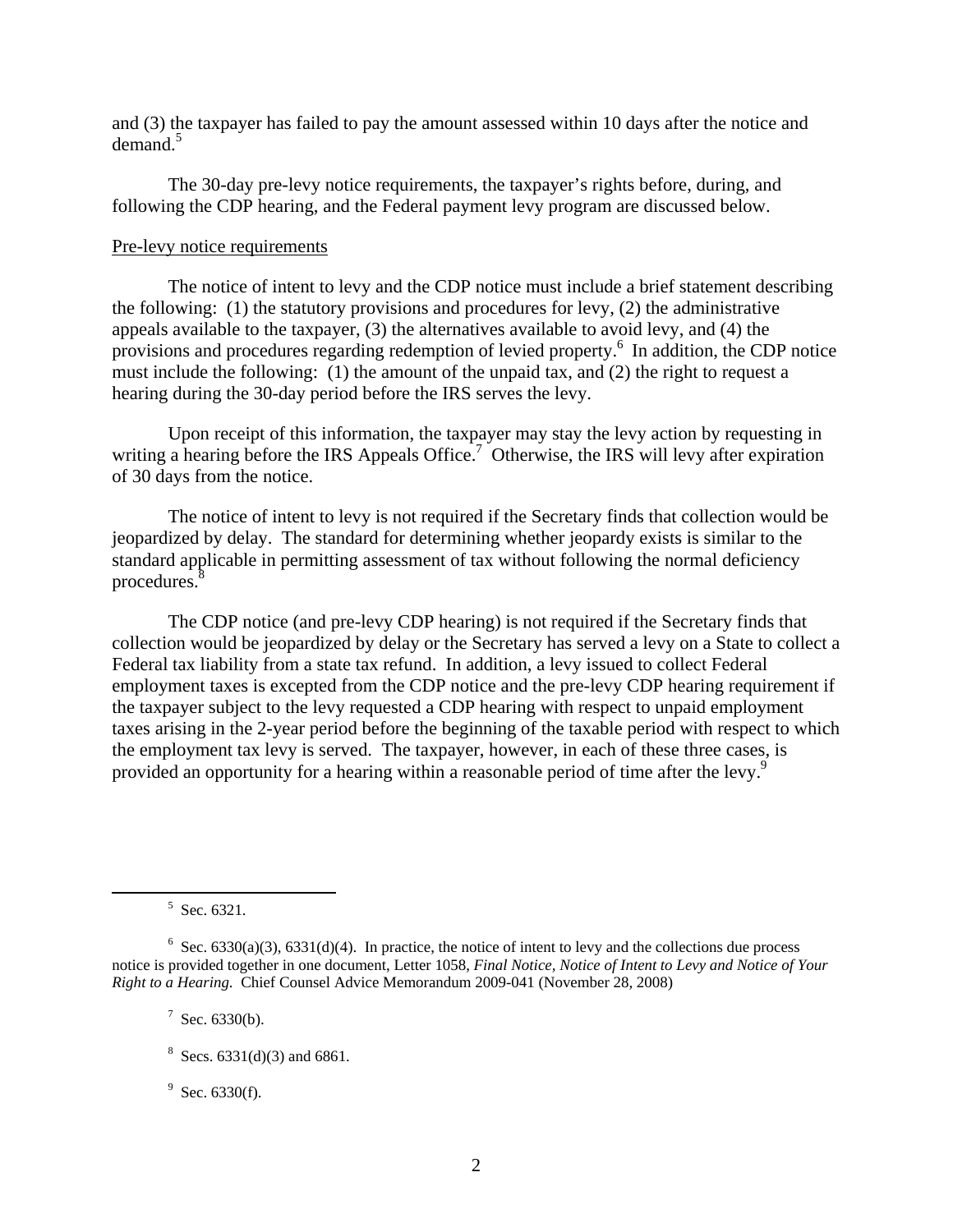### CDP hearing

At the CDP hearing, the taxpayer may present defenses to collection as well as arguments disputing the merits of the underlying tax debt if the taxpayer had no prior opportunity to present such arguments.<sup>10</sup> In addition, CDP includes the right to negotiate an alternative form of payment, such as an offer-in-compromise, under which the IRS would accept less than the full amount, or an installment agreement under which payments in satisfaction of the debt may be made over time rather than in one lump sum, or some combination of such measures.<sup>11</sup> If a taxpayer exercises any of these rights in response to the notice of intent to levy, the IRS may not proceed with its levy.

After the CDP hearing, a taxpayer also has a right to seek, within 30 days, judicial review in the U.S. Tax Court of the determination of the CDP hearing to ascertain whether the IRS abused its discretion in reaching its determination. 12 During this time period, the IRS may not proceed with its levy.

### Federal payment levy program

To help the IRS collect taxes more effectively, the Taxpayer Relief Act of 1997<sup>13</sup> authorized the establishment of the Federal Payment Levy Program ("FPLP"), which allows the IRS to continuously levy up to 15 percent of certain "specified payments," such as government payments to Federal contractors that are delinquent on their tax obligations. The levy generally continues in effect until the liability is paid or the IRS releases the levy.<sup>14</sup>

Under FPLP, the IRS matches its accounts receivable records with Federal payment records maintained by the Department of the Treasury's Financial Management Service ("FMS"), such as certain Social Security benefit and Federal wage records. When the records match, the delinquent taxpayer is provided both notice of intention to levy and notice of the right to the CDP hearing 30 days before the levy is made. If the taxpayer does not respond after 30 days, the IRS can instruct FMS to levy its Federal payments. Subsequent payments are continuously levied until such time that the tax debt is paid or IRS releases the levy.

On the other hand, upon receipt of this notice information, the taxpayer may stay the levy action by requesting in writing a hearing before the IRS Appeals Office. Also, after the CDP hearing, a taxpayer has a right to seek, within 30 days, judicial review in the U.S. Tax Court of the determination of the CDP hearing to ascertain whether the IRS abused its discretion in reaching its determination. During this time period, the IRS may not proceed with its levy.

 $12$  Sec. 6330(d).

13 Pub. L. No. 105-34.

 $14$  Sec. 6331(h). With respect to Federal payments to vendors of goods or services (not defined), the continuous levy may be up to 100 percent of each payment. Sec. 6331(h)(3).

 $10$  Sec. 6330(c).

<sup>&</sup>lt;sup>11</sup> Sec.  $6330(c)(2)$ .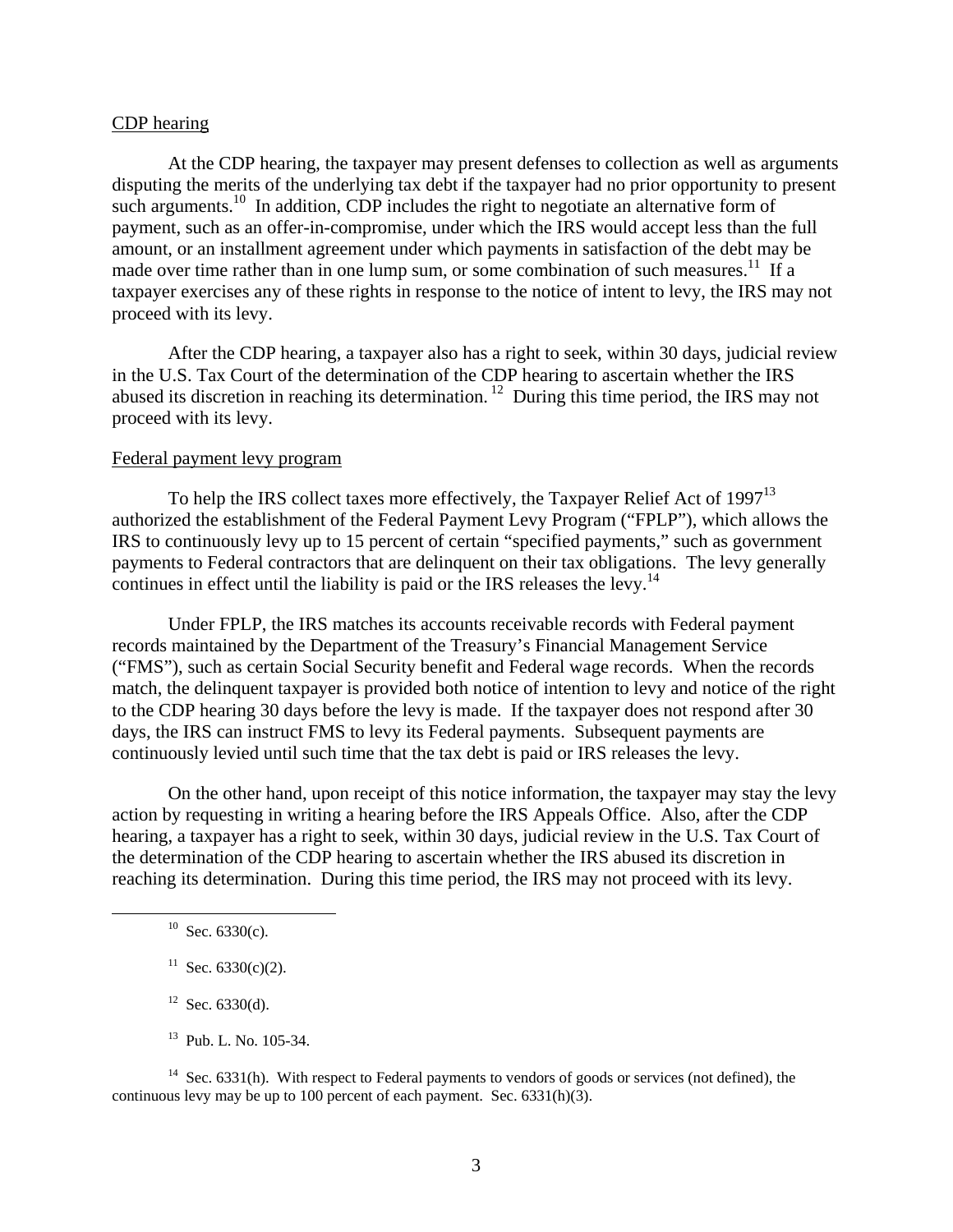#### **Explanation of Provision**

The manager's amendment strikes section 306 of the bill and provides that, a Federal contractor levy, defined as any levy issued to collect Federal taxes owed by a Federal contractor, is excepted from the CDP notice and pre-levy CDP hearing requirements. As with current law exceptions to the CDP procedures, Federal contractors are provided an opportunity for a hearing within a reasonable period of time after the levy.

#### **Effective Date**

The provision applies to levies issued after December 31, 2010.

## **B. Additional Revenue Provisions**

## **1. Crude tall oil ineligible for cellulosic biofuel producer credit (sec. 309 of the amendment and sec. 40 of the Code)**

### **Present Law**

The "cellulosic biofuel producer credit" is a nonrefundable income tax credit for each gallon of qualified cellulosic fuel production of the producer for the taxable year. The amount of the credit is generally  $$1.01$  per gallon.<sup>15</sup>

"Qualified cellulosic biofuel production" is any cellulosic biofuel which is produced by the taxpayer and which is: (1) sold by the taxpayer to another person (a) for use by such other person in the production of a qualified cellulosic biofuel mixture in such person's trade or business (other than casual off-farm production), (b) for use by such other person as a fuel in a trade or business, or (c) who sells such cellulosic biofuel at retail to another person and places such cellulosic biofuel in the fuel tank of such other person; or (2) used by the producer for any purpose described in  $(1)(a)$ ,  $(b)$ , or  $(c)$ .

"Cellulosic biofuel" means any liquid fuel that (1) is produced in the United States and used as fuel in the United States, (2) is derived from any lignocellulosic or hemicellulosic matter that is available on a renewable or recurring basis, and (3) meets the registration requirements for fuels and fuel additives established by the Environmental Protection Agency ("EPA") under section 211 of the Clean Air Act. The cellulosic biofuel producer credit cannot be claimed unless the taxpayer is registered with the IRS as a producer of cellulosic biofuel.

Cellulosic biofuel eligible for the section 40 credit is precluded from qualifying as biodiesel, renewable diesel, or alternative fuel for purposes of the applicable income tax credit, excise tax credit, or payment provisions relating to those fuels.<sup>16</sup>

<sup>&</sup>lt;sup>15</sup> In the case of cellulosic biofuel that is alcohol, the \$1.01 credit amount is reduced by the credit amount of the alcohol mixture credit, and for ethanol, the credit amount for small ethanol producers, as in effect at the time the cellulosic biofuel fuel is produced.

<sup>&</sup>lt;sup>16</sup> See secs.  $40A(d)(1)$ ,  $40A(f)(3)$ , and  $6426(h)$ .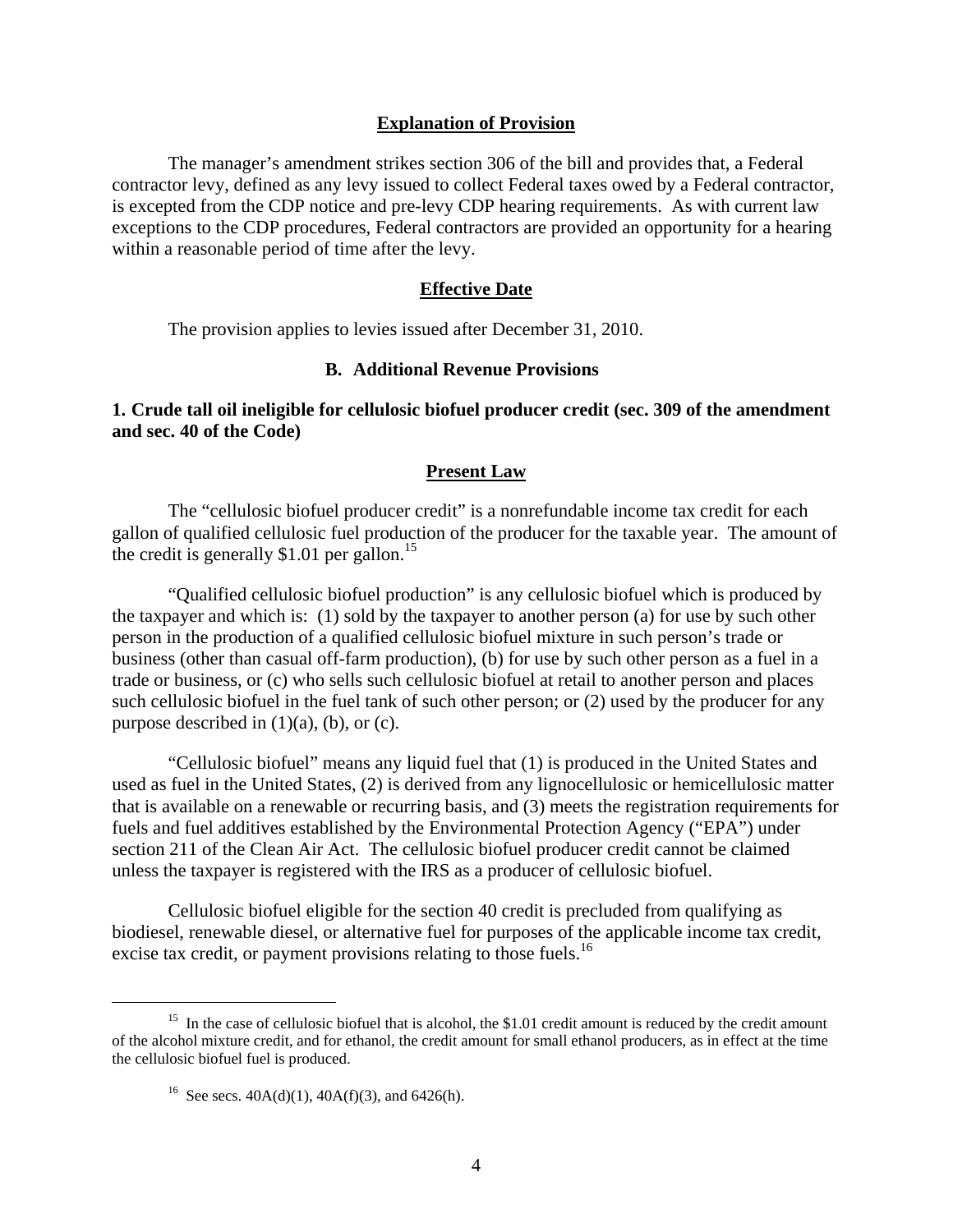Because it is a credit under section 40(a), the cellulosic biofuel producer credit is part of the general business credits under section 38. However, the credit can only be carried forward three taxable years after the termination of the credit. The credit is also allowable against the alternative minimum tax. Under section 87, the credit is included in gross income. The cellulosic biofuel producer credit terminates on December 31, 2012.

The kraft process for making paper produces a byproduct called black liquor, which has been used for decades by paper manufacturers as a fuel in the papermaking process. Black liquor is composed of water, lignin and the spent chemicals used to break down the wood. The amount of the biomass in black liquor varies. The portion of the black liquor that is not consumed as a fuel source for the paper mills is recycled back into the papermaking process. Black liquor has ash content (mineral and other inorganic matter) significantly above that of other fuels.

Crude tall oil is generated by reacting acid with "black liquor soap." Crude tall oil is used in various applications, such as adhesives, paints, and coatings. It also can be burned and used as a fuel.

#### **Explanation of Provision**

The provision modifies the cellulosic biofuel producer credit to exclude from the definition of cellulosic biofuel certain processed fuels with an acid number of greater than 25. The acid number is the amount of base required to neutralize the acid in the sample. The acid number is reported as weight of the base (typically potassium hydroxide) per weight of sample, or milligram ("mg") potassium hydroxide per gram. The normal acid number for crude tall oil is between 100 and 175. As a comparison, ASTM D6751 for biodiesel specifies that the acid number be less than 0.5 mg potassium hydroxide. ASTM D4806 for ethanol does not have acid value but instead limits "acidity" to 0.007 mg of acetic acid per liter, which is significantly below an acid number of 25. Since the acid number for crude tall oil exceeds 25, crude tall oil would no longer qualify for the credit under the provision.

Processed fuels are fuels other than those which (1) are more than four percent (determined by weight) water and sediment in any combination, or (2) have an ash content of more than one percent (determined by weight).<sup>17</sup> Water content (including both free water and water in solution with dissolved solids) is determined by distillation, using for example ASTM D95 or a similar method suitable to the specific fuel being tested. Sediment consists of solid particles that are dispersed in the liquid fuel and is determined by centrifuge or extraction using, for example, ASTM D1796 or D473 or similar method that reports sediment content in weight percent. Ash is the residue remaining after combustion of the sample using a specified method, such as ASTM D3174 or a similar method suitable for the fuel being tested.

 $17$  Black liquor has a water, sediment and ash content that exceeds these thresholds. The provision does not address the eligibility of black liquor for the cellulosic biofuel producer credit. A provision disqualifying black liquor from the cellulosic biofuel credit is found at section 1408 of H.R. 4872, Health Care and Education Reconciliation Act of 2010, as passed by the House of Representatives on March 21, 2010.